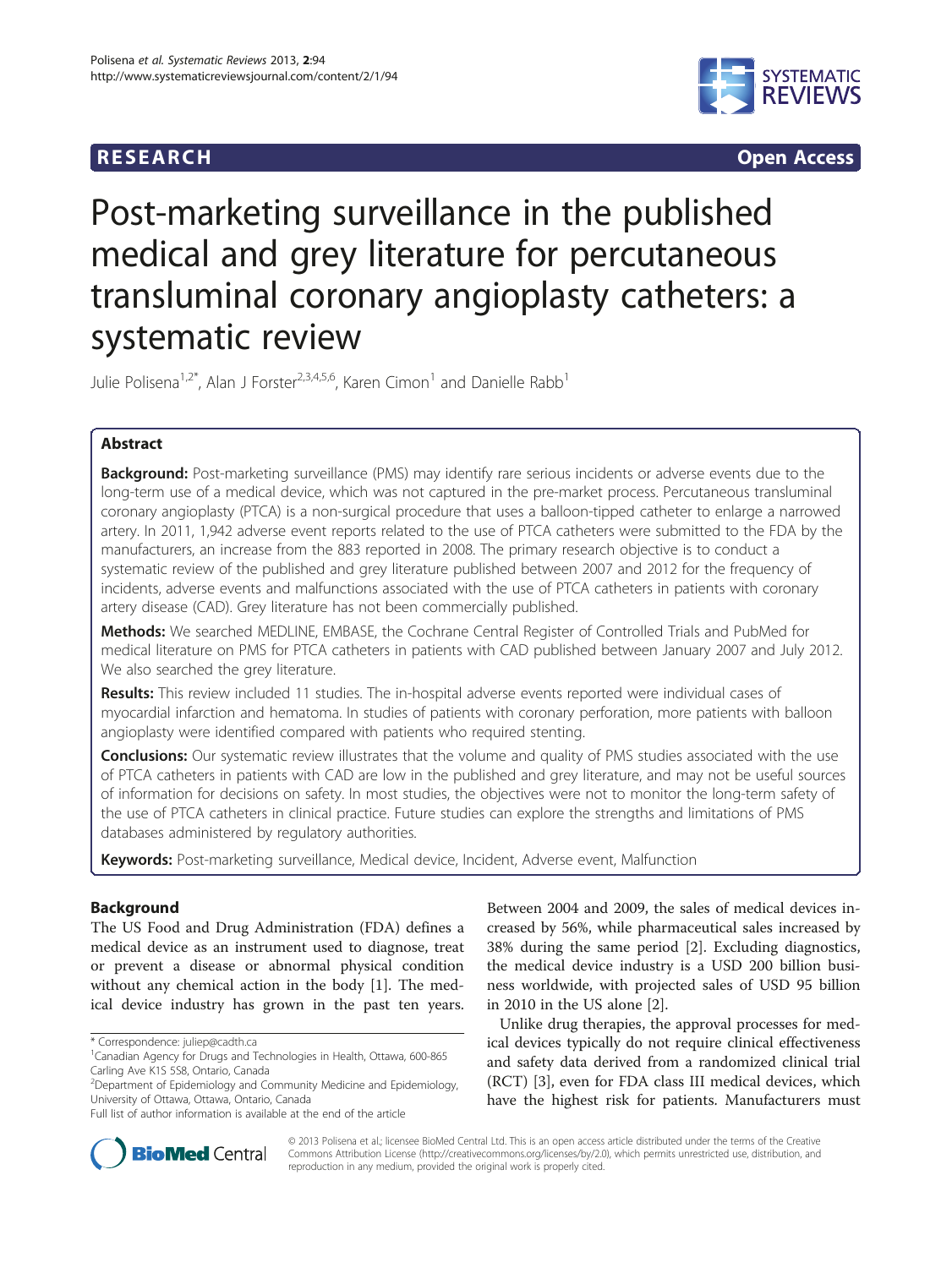perform studies on human subjects, but there are no standards for sample size, design or follow-up period, as there are for medications [[4,5\]](#page-11-0). Thousands of medical device applications are submitted each year in the US. However, fewer than 100 were considered to be high-risk devices and went through a pre-market approval (PMA) process. Instead, most applications undergo a 510(k), a pre-market submission required by the FDA, where manufacturers claim that their device is as safe and effective as the comparator device available on the market. In these studies, measures of safety and effectiveness are not mandatory [\[3](#page-11-0)]. PMA is the strictest submission process and the FDA requires that the submission contains valid scientific evidence to ensure the safety and effectiveness of the medical device during its intended use [\[6](#page-11-0)]. Equivalent clinical evidence, therefore, would unlikely be available across all medical devices, rendering product comparisons nearly impossible [[7\]](#page-11-0).

Post-marketing surveillance (PMS) and epidemiology programs are complementary to the pre-market process since they may identify rare serious adverse events due to long-term use of the medical device not captured previously [\[4,8](#page-11-0)]. PMS collects data from the monitoring and assessment of adverse reactions to marketed health products, as well as standard market intervention and communication procedures, and associated policy development and business transformation activities [\[9](#page-11-0)]. Challenges associated with PMS studies include finding sources with relevant medical device data and identifying a patient population that had been exposed to a specific medical device [[10\]](#page-11-0). It is possible that device-related adverse events are underreported since manufacturers are not usually obliged to search for device malfunctions actively [[11](#page-11-0)]. Further, there may be a disincentive to report adverse events or device malfunctions if health-care providers use them in patient populations not originally approved by the regulatory authority [\[11,12\]](#page-11-0).

Given the above limitations in the regulatory requirements for monitoring the safety of medical devices, it is possible that there are significant deficiencies in their safety. While this might be true for all devices, we have decided to focus specifically on cardiovascular devices. The volume, complexity and costs of cardiovascular devices are on the rise [[11,12\]](#page-11-0). For example, the prevalence of coronary artery disease (CAD) in 2005 was 16 million people in the US, and the estimated direct and indirect cost of CAD for 2008 was USD 156.4 billion [[13](#page-11-0)]. Percutaneous transluminal coronary angioplasty (PTCA) is a non-surgical procedure, which uses a balloon-tipped catheter to enlarge a narrowed artery as an alternative to open-heart surgery [\[14](#page-11-0)]. The PTCA catheter was approved by the FDA in 1980. In 2010, the FDA reclassified standard PTCA catheters from class III to class II (that is, lower risk) when used for balloon dilation to

treat narrowed or blocked arteries in patients with coronary ischemia. To date, 33 catheters made by 10 manufacturers have been approved, including two devices in 2010 and seven devices in 2011 [[15\]](#page-11-0).

In 2011, 1,942 adverse event reports related to the use of PTCA catheters were submitted to the FDA by the manufacturers, an increase from the 883 reported in 2008 [\[15](#page-11-0)]. It is unclear if the rise in the number of adverse event reports from 2008 to 2011 was related to reclassification of the device from a class III to II risk level (with a less stringent market approval process) or whether a greater number of PTCA catheters were implanted in patients with CAD during the time period. The patient outcomes for 1,662 adverse events reported in 2011 remain unknown. In 2008, 26 adverse event outcomes were reported versus 50 in 2011, and the most frequent device malfunction reported was material rupture. Between 2009 and 2010, there were two class 1 recalls of PTCAs, POWERSAIL® Coronary Dilation Catheters and AngioSculpt PTCA, due to device malfunctions that could lead to serious adverse events, including air embolism, myocardial infarction (MI) and death [\[16,17](#page-11-0)]. Class 1 recalls are the most serious type of recall since they may involve serious injury to or death of the patient [\[16](#page-11-0)].

The availability of PMS studies on adverse events and malfunctions for PTCA catheters in patients with CAD in the published medical literature is unknown. In addition, the various methods adopted to monitor the safety of this device following its implementation in clinical settings remain elusive. By performing a systematic review of the literature to identify safety problems associated with the device, we may be able to determine whether the published medical literature is a useful source of information to estimate the safety of PTCA catheters. If we find useful information, then this approach could be adapted to monitor the safety of other devices.

# **Objective**

The primary research objective is to review systematically the medical and grey literature, published between 2007 and 2012, for post-marketing surveillance studies on the frequency of incidents and malfunctions associated with the use of PTCA catheters in clinical practice among patients with CAD.

# Methods

## Literature search strategy

We identified the published literature by searching the following bibliographic databases: MEDLINE (from 1946) with in-process records and daily updates via Ovid, EMBASE (from 1980) via Ovid, the Cochrane Central Register of Controlled Trials (2012, Issue 1) via Ovid and PubMed. The search strategy consisted of both controlled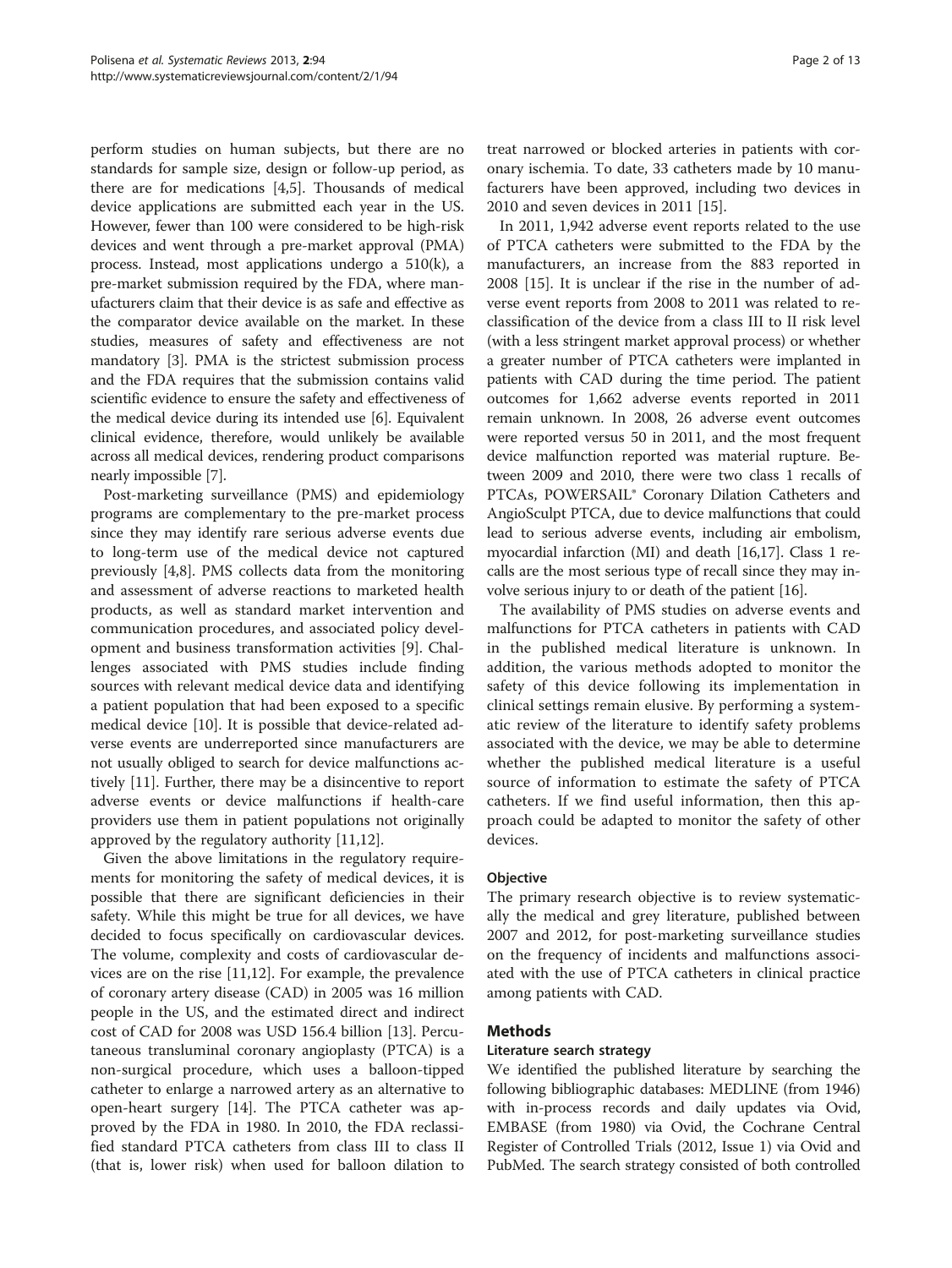vocabulary, such as the National Library of Medicine's MeSH (medical subject headings), and keywords. The main search concepts were percutaneous transluminal coronary angioplasty, heart catheterization and cutting or scoring catheters combined with equipment safety and failure, adverse events, post-marketing surveillance, medical device recalls and withdrawals. The search strategy is given in Additional file [1:](#page-10-0) Table S1. We limited the search to English and French language documents published between 1 January 2007 and 16 July 2012 to reflect the potential impact of the reclassification of PTCA catheters from a class III to class II risk level by the FDA on patient safety. We identified grey literature (literature that is not commercially published) by searching relevant sections of the Grey Matters checklist [\[18\]](#page-11-0).

# Selection criteria

The selection criteria include RCTs and non-randomized studies, such as cohort and case–control studies, case series and reports, that presented incidents, adverse events, procedure complications or device malfunctions related to the use of PTCA catheters among adult and paediatric populations. Two reviewers (JP and KC) selected the final articles for inclusion based on an examination of the full publications. Any disagreements between the reviewers were discussed until a consensus was reached. For our systematic review, incidents were defined as events or circumstances that could have or did lead to unintended and/or unnecessary harm to a person, and/or a complaint, loss or damage; and adverse events were defined as an unintended injury caused by medical management rather than by a disease process [[19](#page-11-0)].

Conference abstracts, letters and editorials were excluded. In addition, studies conducted to demonstrate the effectiveness and safety of the devices for market approval were not included in this systematic review.

# Article selection

Two individuals (JP, KC) independently reviewed the titles and abstracts of search results and selected articles for inclusion based on the eligibility criteria. Rather than resolving selection differences, all those selected by at least one reviewer were retrieved since ultimate judgment about inclusion must often be reserved until the full text is examined. If more than one publication described a single study and each presented the same data, the most recent was included. Both reviewers compared findings and resolved differences through discussion, after which one study for each eligible instance was captured for further analysis.

## Data extraction

One reviewer (JP) conducted the data abstraction for all included studies using pre-specified extraction forms, and another reviewer (KC) verified the accuracy of the data extracted from all included reports. Any disagreements between the reviewers were discussed until a consensus was reached.

# Quality assessment of included studies

Two reviewers (JP and KC) critically appraised independently the internal validity of the included studies using checklist tools for RCTs and cohort and case–control studies available on the Scottish Intercollegiate Guidelines Network website. Separate methodology checklists by study design were used to assess the internal validity and overall assessment of the study, including the generalizability. Each tool addresses how well a study meets the different components of the study design that may impact the study findings and conclusions [[20](#page-11-0)].

# Data analysis and synthesis

A formal meta-analysis was not performed since the aim of this systematic review is to identify and present the literature on adverse events and device malfunctions for PTCA catheters reported in PMS studies, rather than to test a hypothesis. Instead, the study design, medical device, patient population, health-care setting, interventions, adverse events and device malfunctions measured in each selected study were reviewed and described individually.

# Results

# Quantity of research available

The literature search identified 5,942 citations. Of these, the full text of 144 potentially relevant articles was retrieved for further review. For this review, 11 studies were selected for inclusion. Studies were excluded if they included inappropriate study participants, measured an inappropriate device, such as guidewires, guiding catheters and bare-metal or drug-eluting stents, did not specify the devices employed during the percuntaneous coronary intervention (PCI) (also known as coronary angioplasty), measured irrelevant outcomes, or limited the findings to long-term clinical outcomes. The Preferred Reporting Items for Systematic Reviews and Meta-Analyses (PRISMA) flowchart in Figure [1](#page-3-0) outlines the study selection process.

## Study characteristics

Four studies were conducted in Germany [[21-24](#page-11-0)], two in Italy [\[25,26](#page-11-0)], and one each in Israel [\[27\]](#page-11-0), Taiwan [\[28](#page-11-0)], the US [\[29](#page-11-0)] and Japan [\[30](#page-11-0)]. One study was performed in Italy and the UK [\[31](#page-11-0)]. Table [1](#page-4-0) is a complete list of study characteristics.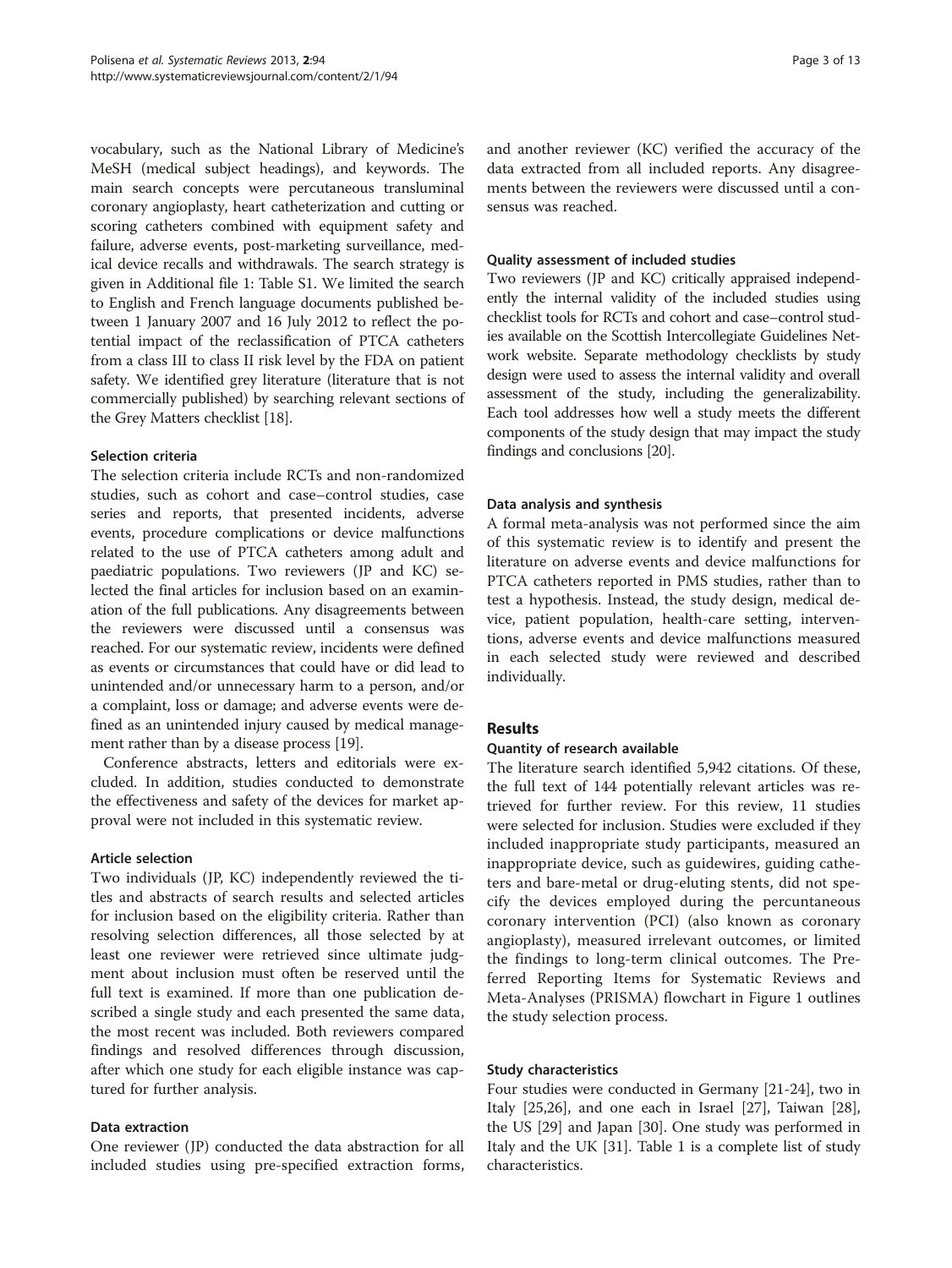<span id="page-3-0"></span>Polisena et al. Systematic Reviews 2013, 2:94 Page 4 of 13 http://www.systematicreviewsjournal.com/content/2/1/94



## Study design

Three studies were non-blinded randomized trials [[22,23,25](#page-11-0)]. A single-arm prospective cohort study design was used in three studies [[21](#page-11-0),[28,29\]](#page-11-0) and one study was a three-arm prospective cohort in design [[24\]](#page-11-0). Three studies were retrospective cases series [[31\]](#page-11-0), one was a single-arm retrospective cohort [[30\]](#page-11-0), one a three-arm retrospective cohort [\[26](#page-11-0)] and one a case–control study [[27\]](#page-11-0). Four studies were multi-centred [[21-23,29\]](#page-11-0). The two- or three-armed studies assessed the comparative effectiveness of PTCA catheters with comparable devices or procedures. The one-armed studies aimed to measure the rates of success or complications for the patient with the use of the device.

# Patient population

Two studies included populations with coronary perforations [[28,31\]](#page-11-0) and two studies included patients with restenosis [\[22,26\]](#page-11-0). Patients with coronary total obstruction lesions were selected in another two studies [\[22,26\]](#page-11-0), and patients with stable or unstable angina were included in two studies [\[23,25\]](#page-11-0). Two studies encompassed patients with single- or multi-vessel CAD [\[24,29](#page-11-0)], and the morbidities of a patient population undergoing PCI was not available in one study [[27\]](#page-11-0). Sample sizes ranged from 21 [[28\]](#page-11-0) to 996 [[24\]](#page-11-0).

#### Intervention and comparators

In most studies, patients were treated with aspirin [[21,22,25,29,31\]](#page-11-0), thienopyridine [\[31\]](#page-11-0), clopidogrel [[21](#page-11-0),[22](#page-11-0), [25,29](#page-11-0)], heparin [\[22,28,31\]](#page-11-0) or dual antiplatelet therapy and procedural anticoagulation [\[29](#page-11-0)]. Guidewires and guiding catheters were used in four studies as part of the procedure [\[21,27,28,30\]](#page-11-0). Two studies incorporated stent implantation in the study population [[28](#page-11-0),[31](#page-11-0)], and one study used intracoronary compliant, non-compliant or cutting balloons [\[31\]](#page-11-0). A balloon's compliance refers to its expandability: compliant balloons are flexible and noncompliant balloons are considered to be inflexible [[32](#page-12-0)]. Balloon catheters in the studies were the Stingray balloon catheter [\[21\]](#page-11-0), Ryujin® [[30](#page-11-0)], Lacross® [30], Maverick® [30], PEGASO<sup>™</sup> by SORIN Biomedica [\[23\]](#page-11-0) and balloon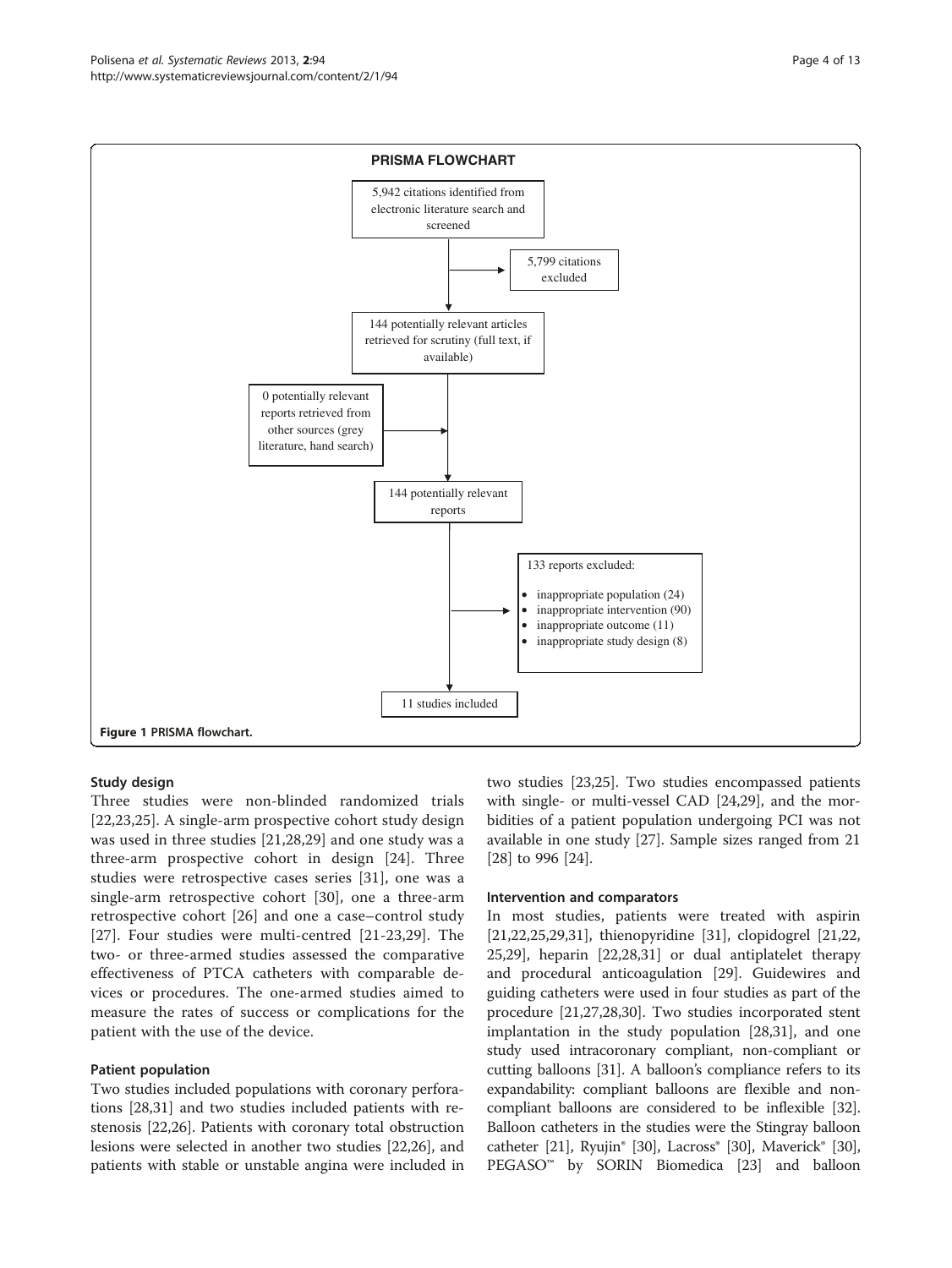# <span id="page-4-0"></span>Table 1 Study characteristics

| First author, year<br>and country of<br>publication | Study design,<br>length of study,<br>source of<br>funding                             | Population                                                                                                                                                                           | Interventions and comparators                                                                                                                                                                                                                                                                               | <b>Outcomes: adverse events</b><br>and device malfunctions<br>associated with balloon<br>angioplasty |
|-----------------------------------------------------|---------------------------------------------------------------------------------------|--------------------------------------------------------------------------------------------------------------------------------------------------------------------------------------|-------------------------------------------------------------------------------------------------------------------------------------------------------------------------------------------------------------------------------------------------------------------------------------------------------------|------------------------------------------------------------------------------------------------------|
| Al-Lamee, 2011 [31]<br>Italy and UK                 | Retrospective case<br>series<br>May 1993 to<br>December 2009                          | 56 patients who<br>underwent PCI and<br>had grade III coronary<br>perforation                                                                                                        | All patients received aspirin and<br>a loading dose of thienopyridine<br>prior to procedure. All patients<br>then received intravenous<br>heparin with an initial 100-U/kg<br>bolus followed by additional<br>heparin until targeted clotting<br>time >250 s was achieved.                                  | Perforation caused by<br>intracoronary compliant<br>balloon: 15/56; 26.8%                            |
|                                                     | Source of funding:<br><b>NR</b>                                                       |                                                                                                                                                                                      | PCI was conducted with pre-<br>dilation and stent implantation<br>using standard techniques via<br>the femoral artery. Following the<br>procedure, all patients received<br>aspirin or dual antiplatelet<br>therapy with aspirin and<br>thienopyridine therapy if patient<br>received intracoronary stents. | Perforation caused by<br>intracoronary non-compliant<br>balloon: 13/56; 23.2%                        |
|                                                     |                                                                                       |                                                                                                                                                                                      |                                                                                                                                                                                                                                                                                                             | Perforation caused by<br>intracoronary cutting balloon:<br>4/56; 7.1%                                |
| Werner, 2011 [21]                                   | Single-arm<br>prospective<br>cohort multi-<br>centre study                            | 42 patients with<br>coronary CTOs                                                                                                                                                    | All patients were recanalized on<br>aspirin (100 mg) and received<br>clopidogrel (75 mg) with a<br>loading dose of 600 mg for 12<br>months from the start of<br>procedure.                                                                                                                                  | In-hospital complications in<br>patients with BridgePoint<br>devices:                                |
| Germany                                             | July 2008 to June<br>2009                                                             |                                                                                                                                                                                      | Lesions were crossed with<br>guidewires (Stingray®,<br>BridgePoint devices) supported<br>by an exchange catheter<br>(CrossBoss™ Catheter, BridgePoint<br>devices) or a low profile over-<br>the-wire catheter (Stingray®,<br>BridgePoint devices).                                                          | NSTEMI: 2/42; 4.2%                                                                                   |
|                                                     | Source of funding:<br><b>NR</b>                                                       |                                                                                                                                                                                      | Balloon dilation was conducted<br>with increasing sizes, and a stent<br>of an appropriate size was<br>implanted. A balloon-to-artery<br>ratio of 1.1 with inflation<br>pressures of 12 to 16 atm was<br>used.                                                                                               | No penetrations external to<br>adventitia occurred with<br>BridgePoint devices.                      |
|                                                     |                                                                                       |                                                                                                                                                                                      |                                                                                                                                                                                                                                                                                                             | Failure of CrossBoss catheter<br>to cross the proximal cap:<br>5/18; 27.8%                           |
|                                                     |                                                                                       |                                                                                                                                                                                      |                                                                                                                                                                                                                                                                                                             | Failure of Stingray balloon<br>advancement into proper<br>position: 2/14; 14.3%                      |
|                                                     |                                                                                       |                                                                                                                                                                                      |                                                                                                                                                                                                                                                                                                             | Failure of Stingray balloon<br>advancement after re-entry<br>attempt: 3/10; 30%                      |
|                                                     |                                                                                       |                                                                                                                                                                                      |                                                                                                                                                                                                                                                                                                             | Failure of re-entry puncture<br>because of loss of distal<br>contrast filling: 2/10; 20%             |
| Kandzari, 2011 [29]                                 | Single-arm<br>prospective<br>cohort multicentre<br>study                              | 51 patients with single or<br>multi-vessel CAD                                                                                                                                       | All patients received aspirin (75<br>to 325 mg/day) before<br>procedure and clopidogrel (75<br>mg/day for ≥72 hr pre-<br>procedure or $\geq$ 300 mg if <72 hr).                                                                                                                                             | There were no occurrences<br>of balloon ruptures or failure<br>of delivery                           |
| US                                                  | Study period not<br>specified                                                         | Patients who intended to<br>undergo treatment of<br>target lesion(s) within<br>native coronary artery or<br>bypass graft with<br>angiographic stenosis<br>$\geq$ 70%, including CTOs | Dual antiplatelet therapy and<br>peri-procedural anticoagulation<br>were administered per quideline<br>and protocol recommendations.                                                                                                                                                                        | Procedural success rate: 51/<br>51 patients; 100%                                                    |
|                                                     | Source of funding:<br>several authors<br>received research<br>grants from<br>industry |                                                                                                                                                                                      | Device under investigation was a<br>low-profile, zero-fold 1.25-mm-<br>diameter angioplasty balloon<br>(Medtronic CardioVascular, Santa<br>Rosa, CA, US).                                                                                                                                                   | Lesion success rate: 54/54<br>lesions; 100%                                                          |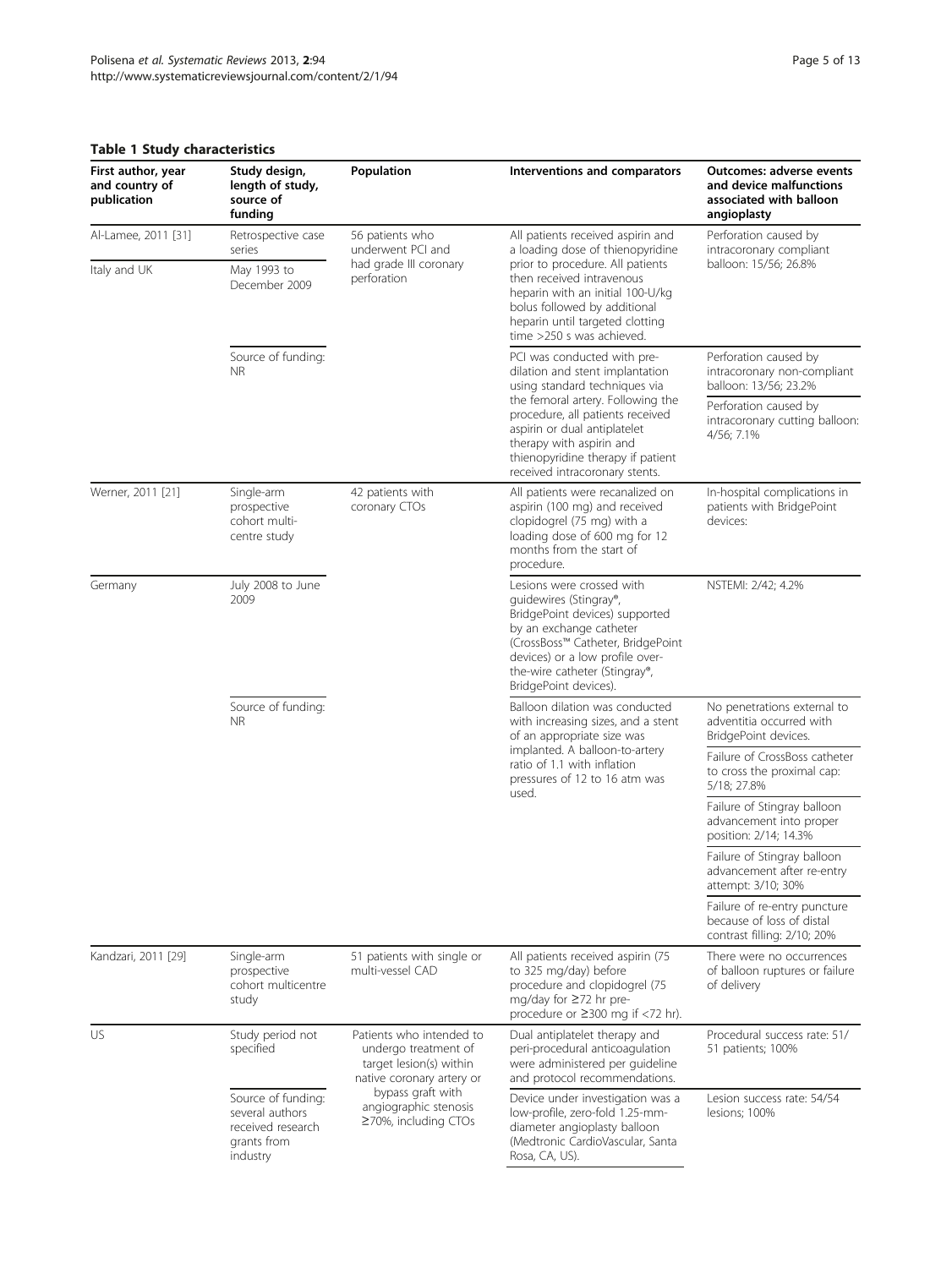# Table 1 Study characteristics (Continued)

|                           |                                                                         |                                                                                                                                                     | Balloon length, number of<br>catheters and number of<br>inflations used during procedures<br>were up to investigators'<br>discretion.                                                                                                                                                                                                                                                                                                                                |                                                           |
|---------------------------|-------------------------------------------------------------------------|-----------------------------------------------------------------------------------------------------------------------------------------------------|----------------------------------------------------------------------------------------------------------------------------------------------------------------------------------------------------------------------------------------------------------------------------------------------------------------------------------------------------------------------------------------------------------------------------------------------------------------------|-----------------------------------------------------------|
| Cortese, 2010 [25]        | Single-centre<br>randomized trial                                       | 60 adult patients with<br>stable or unstable angina<br>and clinical indication for<br>PCI of at least one small<br>coronary artery<br>$(52.75)$ mm) | All patients received aspirin<br>(either 100 mg/day for at least<br>three days prior or pre-PCI 300<br>mg intravenous bolus), and<br>clopidogrel (300 or 600 mg as a<br>loading dose, followed by 75 mg<br>daily).                                                                                                                                                                                                                                                   | Procedural success:                                       |
| Italy                     | Two investigators<br>were blinded to<br>patient treatment<br>allocation |                                                                                                                                                     | 28 patients were randomized to<br>Dior paclitaxel-coated balloon<br>(PCB) (Eurocor, Bonn, Germany)                                                                                                                                                                                                                                                                                                                                                                   | PCB: 27/28; 96.4%                                         |
|                           | CTR number<br>(EudraCT code):<br>2009-012268-15                         |                                                                                                                                                     | 29 patients were randomized to<br>Taxus™ Liberté™ DES                                                                                                                                                                                                                                                                                                                                                                                                                | Taxus stent: 29/29; 100%<br>$P = 0.30$                    |
|                           | August 2007 to<br>August 2008                                           |                                                                                                                                                     |                                                                                                                                                                                                                                                                                                                                                                                                                                                                      |                                                           |
|                           | Source of funding:<br>ΝR                                                |                                                                                                                                                     |                                                                                                                                                                                                                                                                                                                                                                                                                                                                      |                                                           |
| Shimony, 2009 [27]        | Case-control<br>study                                                   | 228 patients who<br>underwent PCI (including                                                                                                        | Group 1: 57 patients with CP                                                                                                                                                                                                                                                                                                                                                                                                                                         | Equipment causing CP:                                     |
| Israel                    | January 2001 to<br>December 2008                                        | wires, balloons and<br>stents)                                                                                                                      | Group 2: 171 patients without CP                                                                                                                                                                                                                                                                                                                                                                                                                                     | Wire: 30/57; 53%                                          |
|                           | Source of funding:                                                      |                                                                                                                                                     |                                                                                                                                                                                                                                                                                                                                                                                                                                                                      | Balloon: 15/57; 26%                                       |
|                           | NR.                                                                     |                                                                                                                                                     |                                                                                                                                                                                                                                                                                                                                                                                                                                                                      | Stents: 12/57; 21%                                        |
|                           |                                                                         |                                                                                                                                                     |                                                                                                                                                                                                                                                                                                                                                                                                                                                                      | Equipment causing Grade I<br>CP (Ellis classification):   |
|                           |                                                                         |                                                                                                                                                     |                                                                                                                                                                                                                                                                                                                                                                                                                                                                      | Wire: 3/7                                                 |
|                           |                                                                         |                                                                                                                                                     |                                                                                                                                                                                                                                                                                                                                                                                                                                                                      | Balloon: 2/7                                              |
|                           |                                                                         |                                                                                                                                                     |                                                                                                                                                                                                                                                                                                                                                                                                                                                                      | Stents: 2/7                                               |
|                           |                                                                         |                                                                                                                                                     |                                                                                                                                                                                                                                                                                                                                                                                                                                                                      | Equipment causing Grade II<br>CP (Ellis classification):  |
|                           |                                                                         |                                                                                                                                                     |                                                                                                                                                                                                                                                                                                                                                                                                                                                                      | Wire: 18/30                                               |
|                           |                                                                         |                                                                                                                                                     |                                                                                                                                                                                                                                                                                                                                                                                                                                                                      | Balloon: 7/30                                             |
|                           |                                                                         |                                                                                                                                                     |                                                                                                                                                                                                                                                                                                                                                                                                                                                                      | Stents: 5/30                                              |
|                           |                                                                         |                                                                                                                                                     |                                                                                                                                                                                                                                                                                                                                                                                                                                                                      | Equipment causing Grade III<br>CP (Ellis classification): |
|                           |                                                                         |                                                                                                                                                     |                                                                                                                                                                                                                                                                                                                                                                                                                                                                      | Wire: 9/20                                                |
|                           |                                                                         |                                                                                                                                                     |                                                                                                                                                                                                                                                                                                                                                                                                                                                                      | Balloon: 6/20                                             |
|                           |                                                                         |                                                                                                                                                     |                                                                                                                                                                                                                                                                                                                                                                                                                                                                      | Stents: 5/50                                              |
| Unverdorben,<br>2009 [22] | Randomized<br>non-blinded<br>multicentre trial                          | 131 patients for the<br>treatment of coronary in-<br>stent restenosis                                                                               | All patients were treated with<br>250 mg of aspirin intravenously,<br>heparin as an initial bolus of 70<br>to 200 U/kg body weight<br>adjusted according to the<br>activated clotting time with a<br>target of 200 to 250 seconds.<br>One day before the procedure, a<br>loading dose of 300 mg of<br>clopidogrel was administered or<br>600 mg before the intervention.<br>All patients were assessed based<br>on angiographic inclusion and<br>exclusion criteria. | Success rate with crossing<br>the lesion:                 |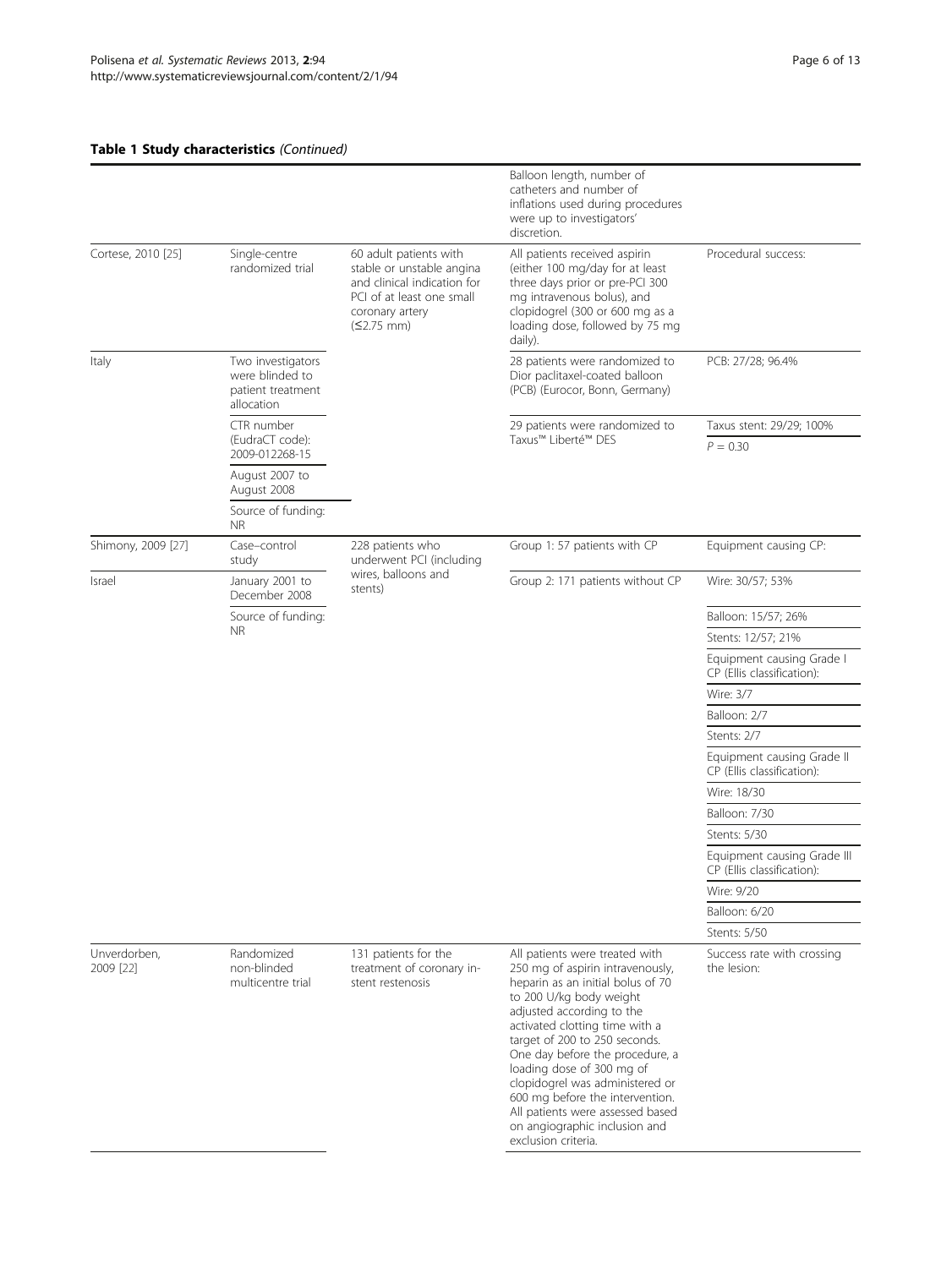| Germany                     | January 2006 to<br>December 2006                 |                                                                                                                                                                                                                                              | Group 1: 65 patients in DES<br>group (Taxus)                                                                                                                                                                                                      | Balloon catheter: 65/65; 100%                                                                                                                                                                                                   |
|-----------------------------|--------------------------------------------------|----------------------------------------------------------------------------------------------------------------------------------------------------------------------------------------------------------------------------------------------|---------------------------------------------------------------------------------------------------------------------------------------------------------------------------------------------------------------------------------------------------|---------------------------------------------------------------------------------------------------------------------------------------------------------------------------------------------------------------------------------|
|                             | Source of funding:<br>industry                   |                                                                                                                                                                                                                                              | Group 2: 66 patients in coated-<br>balloon catheter group (SeQuent<br>Please)                                                                                                                                                                     | DES: 61/66; 92.4%                                                                                                                                                                                                               |
| Sardella, 2009 [26]         | Three-arm<br>retrospective<br>cohort study       | 93 patients who<br>underwent DES<br>implantation and<br>subsequently developed<br>DES ISR                                                                                                                                                    | 57 patients were treated with<br>POBA                                                                                                                                                                                                             | No in-hospital adverse<br>events, including death,<br>acute stent thrombosis,<br>myocardial infarction, or new<br>revascularization occurred                                                                                    |
| Italy                       | 18 months                                        |                                                                                                                                                                                                                                              | 39 patients were treated with<br>homo-DES implantation (patients<br>eluted with same drug used in<br>previous DES implantation)                                                                                                                   |                                                                                                                                                                                                                                 |
|                             | Source of funding:<br><b>NR</b>                  |                                                                                                                                                                                                                                              | 26 patients were treated with<br>hetero-DES implantation<br>(patients eluted with different<br>drug used in previous DES<br>implantation)                                                                                                         |                                                                                                                                                                                                                                 |
| Chua, 2008 [28]             | Single-arm<br>retrospective<br>cohort study      | 21 patients with CAD<br>who underwent PCI and<br>experienced procedure-<br>related CP                                                                                                                                                        | All patients received intravenous<br>heparin (100 units/kg) at the<br>beginning of the procedure.                                                                                                                                                 | Occurrence of CP:                                                                                                                                                                                                               |
| Taiwan                      | October 1992 to<br>December 2006                 |                                                                                                                                                                                                                                              | All patients were treated with<br>percutaneous transfemoral or<br>transradial approach through an<br>angiography sheath. The<br>standard angioplasty technique<br>was applied.                                                                    | Guidewire manipulation:<br>5/21; 20.8%                                                                                                                                                                                          |
|                             | Source of funding:<br><b>NR</b>                  |                                                                                                                                                                                                                                              |                                                                                                                                                                                                                                                   | Coronary balloon angioplasty:<br>13/21; 61.9%                                                                                                                                                                                   |
|                             |                                                  |                                                                                                                                                                                                                                              |                                                                                                                                                                                                                                                   | Coronary stenting: 3/21;<br>14.3%                                                                                                                                                                                               |
| Saito, 2008 [30]            | Single-arm<br>retrospective<br>cohort study      | 45 patients treated with<br>PCI for CTO lesions of<br>coronary arteries                                                                                                                                                                      | Two 7-French guiding catheters<br>were used in all patients.<br>Microcatheters were inserted into<br>targeted collateral artery with<br>support from guidewires.                                                                                  | One case of transient<br>ischemia in target region<br>caused by a false spasm of<br>tortuous epicardial collateral<br>artery by guidewire and<br>balloon catheter insertion<br>was reported. No residual<br>ischemia was found. |
| Japan                       | January 2006 to<br>January 2007                  |                                                                                                                                                                                                                                              | If microcatheters did not pass<br>into target artery, balloon<br>catheters (Ryujin® -OTW 1.25 mm<br>× 10 mm, Terumo, Lacross® 1.30<br>mm × 10 mm, Goodman, Japan<br>or Maverick® -OTW 1.50 mm ×<br>15 mm, Boston Scientific, US)<br>were used.    |                                                                                                                                                                                                                                 |
|                             | Source of funding:<br><b>NR</b>                  |                                                                                                                                                                                                                                              | If both microcatheters and<br>balloon catheters did not cross.<br>Tornus® catheter (ASAHI Intecc)<br>was used. Following the<br>successful crossing of collateral<br>channels, a Miracle® 3 g<br>quidewire (Miracle 3: ASAHI<br>Intecc) was used. |                                                                                                                                                                                                                                 |
| Braun, 2007 [23]<br>Germany | Non-blinded<br>randomized multi-<br>centre trial | 222 patients with stable<br>or specific categories of<br>unstable angina (negative<br>troponin test) and<br>ischaemia or silent<br>ischaemia due to one or<br>two de novo lesions in<br>coronary arteries of less<br>than 2.8 mm in diameter | Group 1: 106 patients were<br>treated with standard angioplasty<br>balloon (PEGASO™, SORIN<br>Biomedica, Italy) of 2.5 mm<br>diameter at 6 atm.                                                                                                   | In-hospital MACE (MI):                                                                                                                                                                                                          |
|                             | Six months<br>Source of funding:<br>NR.          |                                                                                                                                                                                                                                              | Group 2: 116 patients received a<br>2.5-mm carbon-coated stent<br>(SYNCRO™, SORIN Biomedica<br>Italy) available in 9, 12, 15 and 19<br>mm of length with or without<br>pre-dilation with a PEGASO™<br>balloon                                     | POBA: 1/106; 0.9%                                                                                                                                                                                                               |
|                             |                                                  |                                                                                                                                                                                                                                              |                                                                                                                                                                                                                                                   | Stent: 0/116; 0%                                                                                                                                                                                                                |
|                             |                                                  |                                                                                                                                                                                                                                              |                                                                                                                                                                                                                                                   | $P = 0.294$                                                                                                                                                                                                                     |
|                             |                                                  |                                                                                                                                                                                                                                              |                                                                                                                                                                                                                                                   | Other events:                                                                                                                                                                                                                   |
|                             |                                                  |                                                                                                                                                                                                                                              |                                                                                                                                                                                                                                                   | Hematoma at puncture site:<br>POBA: 2/106; 1.9%                                                                                                                                                                                 |
|                             |                                                  |                                                                                                                                                                                                                                              |                                                                                                                                                                                                                                                   | Stent: 0/116; 0%                                                                                                                                                                                                                |
|                             |                                                  |                                                                                                                                                                                                                                              |                                                                                                                                                                                                                                                   | Aneurysm at puncture site:                                                                                                                                                                                                      |

# Table 1 Study characteristics (Continued)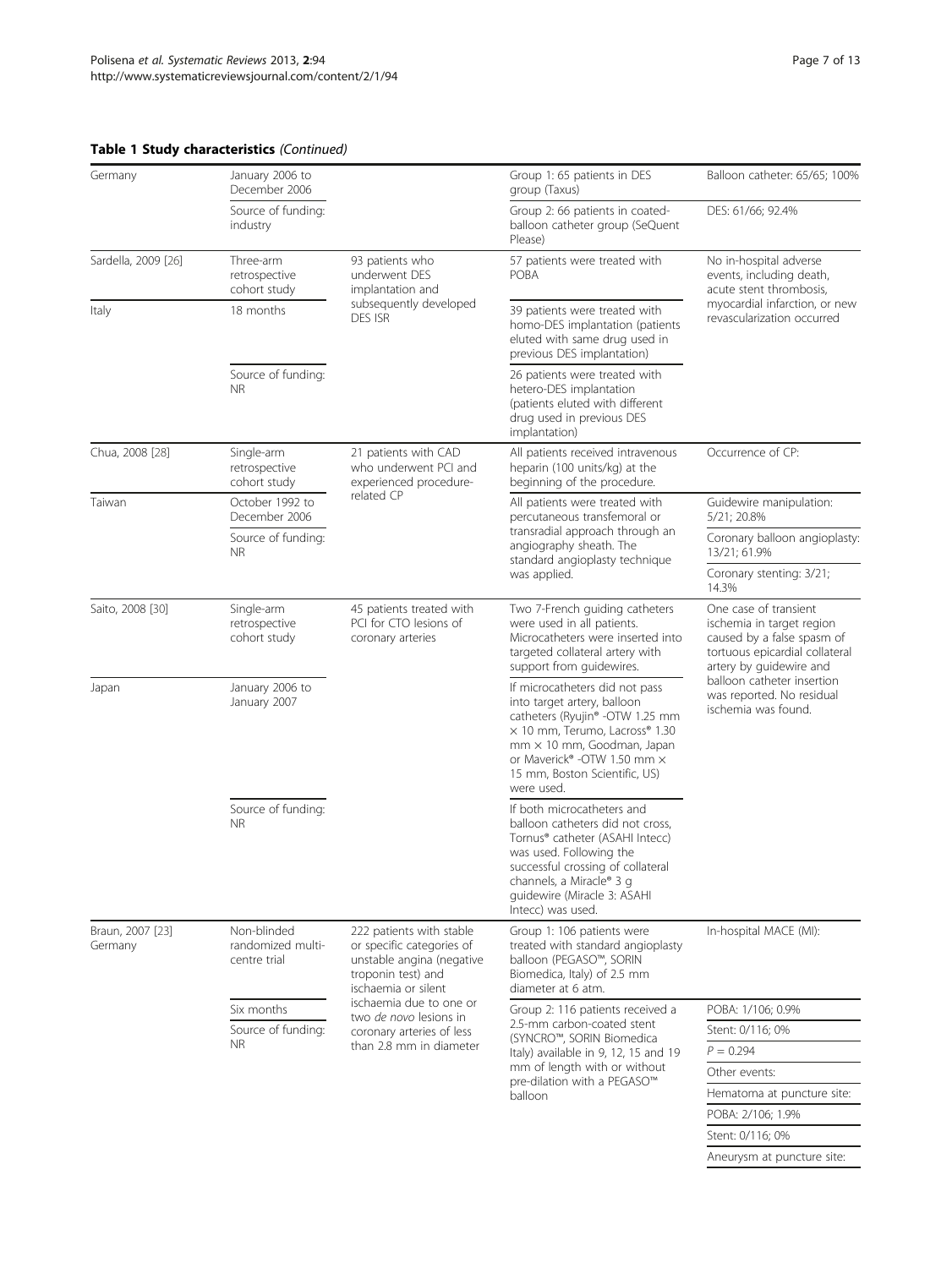#### Table 1 Study characteristics (Continued)

|                              |                                    |                       |                                                                                                                                                                                                                                                                                                                                                                           | POBA: 0/106; 0%            |
|------------------------------|------------------------------------|-----------------------|---------------------------------------------------------------------------------------------------------------------------------------------------------------------------------------------------------------------------------------------------------------------------------------------------------------------------------------------------------------------------|----------------------------|
|                              |                                    |                       |                                                                                                                                                                                                                                                                                                                                                                           | Stent: 1/116; 0.01%        |
|                              |                                    |                       |                                                                                                                                                                                                                                                                                                                                                                           | Pericardial effusion:      |
|                              |                                    |                       |                                                                                                                                                                                                                                                                                                                                                                           | POBA: 0/106; 0%            |
|                              |                                    |                       |                                                                                                                                                                                                                                                                                                                                                                           | Stent: 1/116; 0.01%        |
|                              |                                    |                       |                                                                                                                                                                                                                                                                                                                                                                           | Contrast reaction:         |
|                              |                                    |                       |                                                                                                                                                                                                                                                                                                                                                                           | POBA: 2/106; 1.9%          |
|                              |                                    |                       |                                                                                                                                                                                                                                                                                                                                                                           | Stent: 0/116; 0%           |
|                              |                                    |                       |                                                                                                                                                                                                                                                                                                                                                                           | $P = 0.347$                |
| Völzke, 2007 [24]<br>Germany | Three-arm<br>prospective<br>cohort | 996 patients with CAD | CABG Group: 240 patients were<br>administered heparin in a dose<br>of 2 to 3 mg/kg before surgery.<br>Aspirin and coumarin were<br>administered following<br>discharge, as necessary                                                                                                                                                                                      | Mortality:                 |
|                              | Approximately 8.5<br>years         |                       | PTCA Group: 478 patients<br>received heparin (10,000 IU) prior<br>to the procedure. All patients<br>received aspirin and coumarin<br>upon discharge as necessary.                                                                                                                                                                                                         | PTCA: 95/478; 19.9%        |
|                              | Source of funding:                 |                       | CABG Group: 278 patients                                                                                                                                                                                                                                                                                                                                                  | CS: 45/278; 16.2%          |
|                              | government                         |                       | received heparin (10,000 IU).<br>These patients had an<br>unsuccessful PTCA or<br>experienced acute complications<br>during the procedure.<br>Subsequently, they received<br>stent implantation. Patients<br>received aspirin (100 mg o.d.)<br>and ticlopidine (250 mg b.d.). All<br>patients received aspirin and<br>coumarin upon discharge after<br>the first 28 days. | CABG: 53/240; 22.1%        |
|                              |                                    |                       |                                                                                                                                                                                                                                                                                                                                                                           | MACE:                      |
|                              |                                    |                       |                                                                                                                                                                                                                                                                                                                                                                           | PTCA: 317/478; 66.3%       |
|                              |                                    |                       |                                                                                                                                                                                                                                                                                                                                                                           | CS: 138/278; 49.6%         |
|                              |                                    |                       |                                                                                                                                                                                                                                                                                                                                                                           | CABG: 80/240; 33.3%        |
|                              |                                    |                       |                                                                                                                                                                                                                                                                                                                                                                           | Incident MI:               |
|                              |                                    |                       |                                                                                                                                                                                                                                                                                                                                                                           | PTCA: 31/478; 6.5%         |
|                              |                                    |                       |                                                                                                                                                                                                                                                                                                                                                                           | CS: 22/278; 8.0%           |
|                              |                                    |                       |                                                                                                                                                                                                                                                                                                                                                                           | CABG: 18/240; 7.5%         |
|                              |                                    |                       |                                                                                                                                                                                                                                                                                                                                                                           | Incident percutaneous TVR: |
|                              |                                    |                       |                                                                                                                                                                                                                                                                                                                                                                           | PTCA: 210/478; 44.1%       |
|                              |                                    |                       |                                                                                                                                                                                                                                                                                                                                                                           | CS: 83/278; 30.2%          |
|                              |                                    |                       |                                                                                                                                                                                                                                                                                                                                                                           | CABG: 26/240; 10.9%        |
|                              |                                    |                       |                                                                                                                                                                                                                                                                                                                                                                           | Incident operative TVR:    |
|                              |                                    |                       |                                                                                                                                                                                                                                                                                                                                                                           | PTCA: 76/478; 16.0%        |
|                              |                                    |                       |                                                                                                                                                                                                                                                                                                                                                                           | CS: 35/278; 12.7%          |
|                              |                                    |                       |                                                                                                                                                                                                                                                                                                                                                                           | CABG: 1/240; 0.4%          |

CAD coronary artery disease, CP coronary artery perforation, CS coronary stent, CTO coronary total occlusion, CTR clinical trial registration, DES drug eluting stent, ISR in-stent restenosis, MACE major adverse cardiac event, MI myocardial infarction, NR not reported, NSTEMI non-ST elevation myocardial infarction, PCI percutaneous coronary intervention, POBA plain old balloon angioplasty, PTCA percutaneous transluminal coronary angioplasty, TVR target vessel revascularization.

catheters by Medtronic Cardiovascular [\[29\]](#page-11-0). The use of paclitaxel-coated balloon catheters mad by Eurocar [[29](#page-11-0)] and coated-balloon catheters by SeQuent Please [[22](#page-11-0)] were also studied. Two studies compared the effectiveness and safety of drug-coated balloon catheters with a drug eluting stent (DES) [[22,25](#page-11-0)], two studies compared the outcomes in patients who were treated with standard balloon angioplasty versus those with DES implantation [\[23,26\]](#page-11-0). One prospective study compared the long-term prognosis following the PTCA procedure with coronary stenting and

CABG [\[24\]](#page-11-0). Details of the interventions were not available in one study [[27](#page-11-0)].

### Quality assessment

A quality assessment of single-arm studies was not performed since these study designs were descriptive, provided limited information and did not test any hypotheses. The methodological quality of six studies was reviewed [[22](#page-11-0)-[27\]](#page-11-0). In the case–control study, the interventional cardiologist, who determined the severity of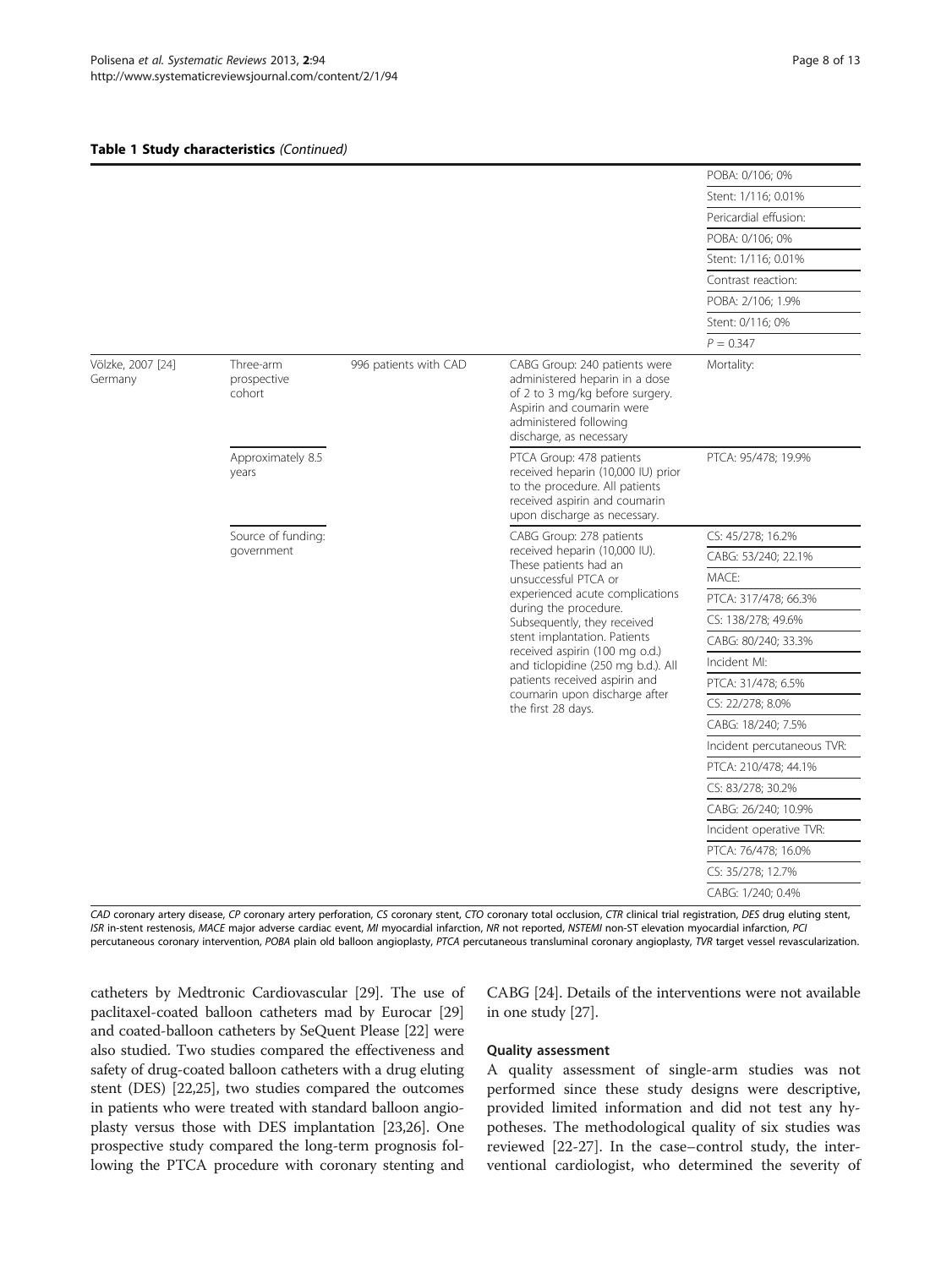coronary perforation among the patients, was blinded to the clinical outcomes to reduce the risk of information bias [[27\]](#page-11-0). Although the authors conducted a multiple logistic regression analysis to identify the predictors for coronary perforation, the selection of variables was not discussed, and it was uncertain if potential confounders were adjusted for in the study [\[27\]](#page-11-0). An assessment of the retrospective cohort study found that it was unclear if the investigators were blinded to the outcomes or if potential confounders were considered in the study design and analysis [[26](#page-11-0)]. Moreover, the authors did acknowledge that failure to randomize the patient populations may have influenced the study findings [[26\]](#page-11-0). Three randomized trials were not blinded, which increases the risk of information bias for the study outcomes [[22,23](#page-11-0),[25](#page-11-0)]. In one trial, the two study investigators were blinded to the patient treatment allocation [\[25\]](#page-11-0). Two studies did not discuss the percentage or number of patients who dropped out or were lost to follow-up before the study ended [[22,23](#page-11-0)], but three out of 57 patients were lost to follow-up in the PICCOLETO study [\[25\]](#page-11-0). In addition, intention-totreat (ITT) analysis was mentioned in two trials, but it was not described [[22,25](#page-11-0)]. One study did not indicate if the analyses were done on an ITT basis, so it is difficult to determine if the participants remained randomized throughout the study [\[23\]](#page-11-0). Two trials had multiple study centres where it was not possible to determine if the outcomes were comparable across all sites [\[22,23](#page-11-0)]. In one prospective cohort study, several baseline demographic and clinical characteristics differed among the patient groups, which may be associated with the measured outcomes [[24](#page-11-0)]. For example, patients who received CABG surgery were older, were more likely to be male or diabetic, have a previous history of MI or increased disease severity versus patients with PTCA [\[24\]](#page-11-0). Patients with coronary stents also were more likely to have a positive MI history, a three-vessel CAD, and left anterior descending or stenosis greater than 50% in the right coronary artery compared with patients with PTCA [[24\]](#page-11-0).

# Data analysis and synthesis Adverse events

No in-hospital adverse events, such as death, acute stent thrombosis, myocardial infarction or revascularization, were reported to have occurred due to a complication of balloon angioplasty [\[26\]](#page-11-0). One case of in-hospital myocardial infarction was reported in one study for a patient with angina, who was treated with a standard angioplasty balloon (1/106; 0.9%) [[23](#page-11-0)]. Furthermore, two patients suffered from hematoma at a puncture site (2/106; 1.9%), and from contrast reaction (2/106; 1.9%). In the same study, no inhospital major acute coronary events were found with patients who were treated with carbon-coated stents (0/116; 0%). One patient, however, experienced an aneurysm at a

puncture site with the use of a stent [[23](#page-11-0)]. In a single-arm study, the frequency of coronary perforation was the highest with the application of coronary balloon angioplasty (13/21; 61.9%) compared with guidewire manipulation (5/21; 20.8%) and coronary stenting (3/21; 14.3%) [[28](#page-11-0)]. Coronary perforation is a rare but sometimes fatal complication associated with PCI [[33](#page-12-0)]. Another singlearm study, which included only patients with a coronary perforation, found that there were more patients with a perforation with the use of intracoronary compliant balloon catheters (15/56; 26.8%) versus intracoronary noncompliant balloon catheters (13/56; 23.2%) and cutting balloons (4/56; 7.1%); however, there was no data on the total number of patients using each type of balloon [[28](#page-11-0)]. Among patients who experienced a grade III coronary perforation, Shimony et al. found that the use of wires (30/57; 53%) was associated with the greatest frequency of coronary perforation compared with balloon catheters (15/57; 26%) and stents (12/57; 21%) [[27](#page-11-0)]. This study only included patients with perforations, therefore, no data on the number of patients treated with each device was recorded. Long-term mortality was 22.1% (53/240) among patients who underwent CABG versus those with PTCA (19.9%; 95/478) and those with coronary stents (16.2%; 45/ 278) [\[24\]](#page-11-0). A greater proportion of patients with PTCA experienced major adverse cardiac events (66.3%; 317/ 478) versus those with coronary stents (49.6%; 138/278), followed by CABG (33.3%; 80/240) [[24](#page-11-0)]. Conclusions regarding differences in rates in this study are impossible because of a lack of randomization.

# Procedure complications

There were no procedure complications associated with balloon or balloon-coated catheters reported in two studies [[22,29](#page-11-0)]. Procedural success occurred in 96.4% (27/28) of cases with paclitaxel-coated balloon catheters versus 100% (29/29) with Taxus stents [[25\]](#page-11-0). One study reported occurrences of failure with the use of Stringray balloons. For instance, failure to advance into the proper position  $(2/14; 14.3%)$ , to advance after a re-entry attempt  $(3/10;$ 30%) and a re-entry puncture as a result of loss of distal contrast filling (2/10; 20%) were reported [\[21](#page-11-0)].

# Device malfunctions

One study indicated that there were no balloon ruptures or failure of delivery with the application of a 1.25-mmdiameter angioplasty balloon among patients with CAD [[29\]](#page-11-0). Occurrences of device malfunctions were not mentioned in the remaining studies.

# **Discussion**

# Summary of evidence

Our systematic review included 11 studies that reported in-hospital adverse events, procedure complications and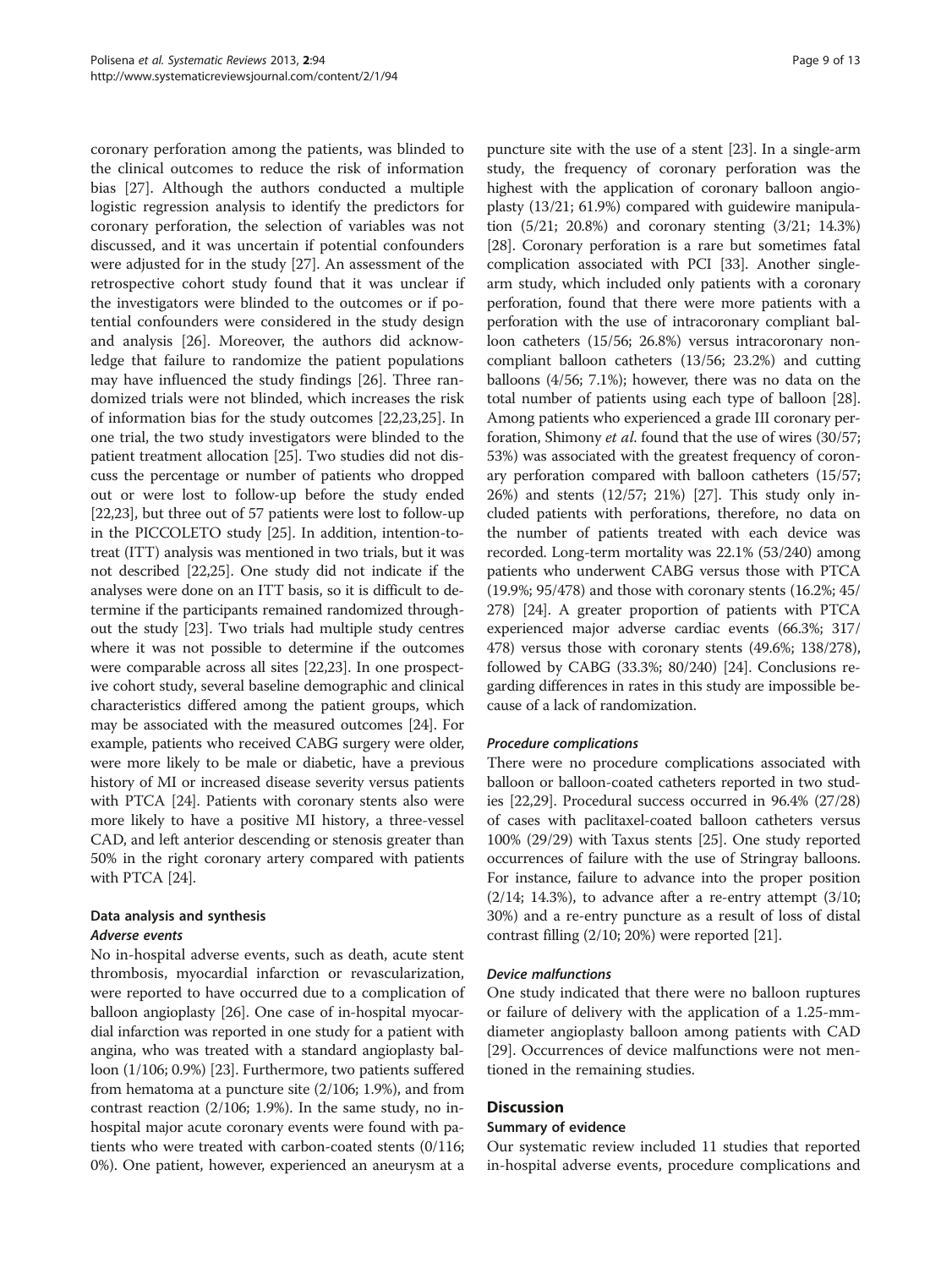device malfunctions with the use of PTCA catheters in patients with CAD. In-hospital adverse events reported were individual cases of myocardial infarction and hematoma. In studies of patients with coronary perforation, more patients with balloon angioplasty were identified compared with patients who required stenting; however, these studies neglected to evaluate the at-risk population. As more patients undergo angioplasty than stenting, then the comparative risk is uncertain. In these studies [\[27](#page-11-0),[28\]](#page-11-0), there were conflicting results regarding balloon angioplasty and guidewires. Since the interventions were not described in the studies, and study design and sample differed, it was difficult to determine the discrepancies in the findings between the studies. Procedure complications and device malfunctions were reported rarely and when they were they occurred infrequently. One review found that balloon-only PTCA was associated with a greater risk of angiographic restenosis versus bare-metal and drug-eluting stents [[34\]](#page-12-0). Longterm adverse events reported in one study included mortality and MACE [[24\]](#page-11-0).

Our study highlights that a systematic review of the published and grey literature as a method to identify potential safety issues or ruptures associated with the use of PTCA catheters in patients with CAD is inadequate compared with the number of adverse reports submitted to the FDA in 2011 (1,942 adverse events in 2011). In most studies, the objectives were not to monitor the long-term safety aspects on the use of PTCA catheters in clinical practice. For instance, many studies ranged from 6 to 18 months in length, and their study populations were less than 250 patients. Even for short-term studies, the reporting of procedure- and device-related adverse events was inadequate. For example, several studies did not identify a denominator, so a hazard or risk ratio could not be determined. As the main objective of most selected studies was not to determine the incidents, adverse events or malfunctions associated with the use of PTCA catheters, it is uncertain that contacting the principal investigators of the published studies would have yielded additional insights with regards to their safety. Furthermore, there was no single classification system for complications, making it difficult to compare or aggregate adverse event types and risk across studies. Although the majority of the adverse event reports associated with the use of PTCA catheters submitted to the FDA were related to material rupture (data not reported), none of the selected studies reported any device malfunction when used in their clinical setting. Furthermore, the patient outcomes for 1,662 adverse event reports submitted to the FDA remained unknown. This lack of information precludes us from a comparison analysis between these outcomes and patient outcomes reported in the selected studies.

Another limitation is the lack of standard reporting of device brands and models. PTCA catheter brands and models were reported in only four studies [\[21](#page-11-0),[23,29,30](#page-11-0)]. Medical devices do not have an assigned unique identifier. Consequently, it is impossible to identify the specific device used in a patient if an adverse event occurs after the fact. Furthermore, none of the retrospective studies described the registries or existing surveillance programs in their institutions. Details of the structures used for data collection, intended use of the data and subsequent approaches to improve patient care would offer clarification on PMS in clinical practice. Important considerations in the development of research methodologies to identify the risk of adverse events and device malfunctions include product lifecycle, the learning curve of the device operator and the use of a device external to the original indication [\[35](#page-12-0)].

RCTs are considered to be the gold standard in the medical literature. Numerous disadvantages, however, exist with the sole use of clinical trials to assess the safety and effectiveness of medical devices. They are as follows: inadequate sample size to detect rare adverse events, short follow-up period, reduced generalizability of findings due to strict exclusion criteria, difficulties with maintaining blinding and allocation concealment, and high costs associated with designing many clinical trials for technologies that are evolving rapidly [[36](#page-12-0)]. Normand et al. proposed a framework that combines pre-market and post-market data to measure the performance of medical devices [[36](#page-12-0)]. To illustrate the proposed methods, a Bayesian hierarchical method was employed to combine clinical scores and outcomes from three studies using a RCT and observational designs on hip arthroplasty. The authors concluded that this method allows the performance data of medical devices to be monitored throughout the product lifecycle, increases transparency with explicit assumptions and is indicative of existing evidence gaps [\[36](#page-12-0)].

## Limitations

Our literature search strategy was limited to the published and grey literature of full-text reports available in the past five years, to determine the impact of the reclassification of PTCA catheters from a class III to class II risk level by the FDA in 2011 and to identify studies relevant to current clinical practice. Studies were also restricted to English and French publications due to limited resources and time restrictions. Although Morrison et al. found no systematic bias when English-language restrictions were imposed in systematic reviews, the authors of the current review acknowledge that some bias may still exist by imposing language restrictions in the literature search strategy as further research is required in this area [\[37](#page-12-0)]. It is unlikely that we would have found a sufficient number of studies in other languages to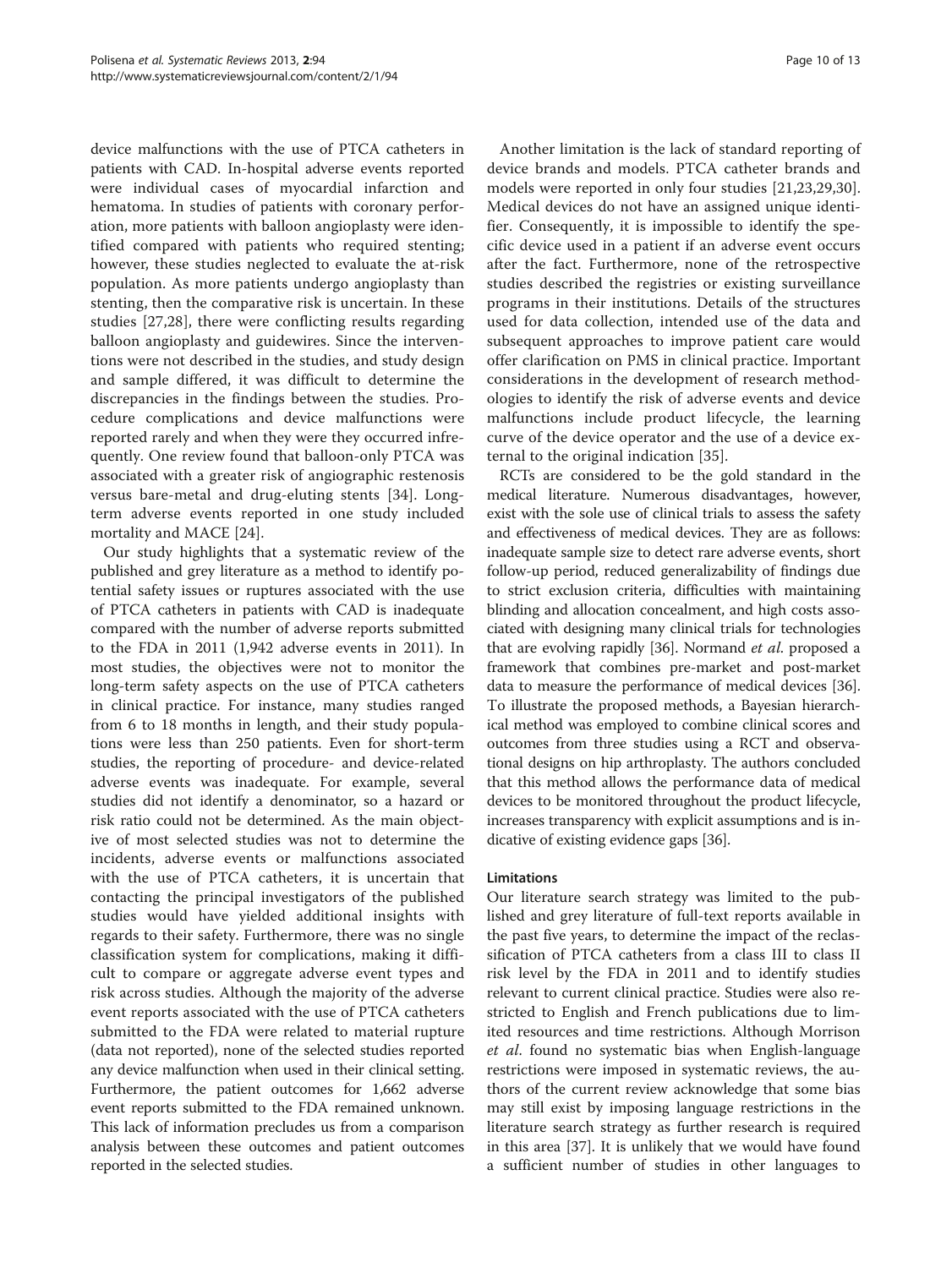<span id="page-10-0"></span>change our conclusion about the gap between the number of reports in the published medical and grey literature and the number of reports from the FDA as the gap is significant. In addition, the inclusion criteria were defined by the published and grey literature. According to the results of the systematic review, it is a challenge to estimate accurately the extent of adverse events and device malfunctions associated with the use of PTCA in patients with CAD based solely on the available published and grey literature. As our primary study objective was to review the PMS studies in the medical and grey literature published between 2007 and 2012, we did not contact the authors of the included studies to obtain additional details. The limited information available in some of these studies is indicative of the inadequate reporting of PMS associated with the use of PTCA catheters in patients with CAD in the medical and grey literature. Doshi et al. suggested that complete and anonymized clinical study reports would provide supplemental evidence that is not available in publications, partly due to word limits imposed by biomedical journals [[38](#page-12-0)]. For instance, one published trial on oseltamivir reported no adverse events, while the clinical study report listed three that may have been associated with its use [\[38](#page-12-0)]. On the other hand, manufacturers are not required to conduct a clinical trial to demonstrate the safety and efficacy of a medical device for pre-market approval.

## Directions for future research

Medical devices that pose an increased risk of harm in patients could be an important indicator for the discontinuation of their use in patients. Our systematic review, however, illustrates that the volume and quality of PMS studies associated with the PTCA catheters in patients with CAD are low in the published and grey literature, and are not useful sources of information for decisions on safety. The validity and feasibility of other methods, such as the use of both published and unpublished data, that can inform the risk of the use of a medical device warrant further exploration.

Since clinical trials are not required for medical devices for pre-market approval, databases and surveillance systems for reporting adverse events associated with medical devices may provide some insight that is unavailable in published studies. Passive surveillance systems, such as the MAUDE database [\[39\]](#page-12-0), are considered to underreport adverse events. Reasons for underreporting include the inability to link an adverse event to a specific device, lack of awareness of the reporting systems, a lack of an obligation to report adverse events and concerns with liability issues [[36](#page-12-0)]. Another concern with surveillance systems is the challenge in accurately detecting the cause of the adverse events. Further investigations are required to improve current surveillance systems. The FDA launched MedSun, a Medical Product Safety Network, in 2002. To date, trained representatives from over 350 health-care facilities, report adverse events to MedSun that occurred in their facility resulting from the use of a medical device [\[40](#page-12-0)]. One challenge that remains is capturing the number of devices used in practice, which would give a better understanding of the rate of related adverse events [\[41\]](#page-12-0). The comprehensiveness of the database and its impact in risk management merit further investigation.

New initiatives, such as the Medical Device Epidemiology Network, spearheaded by the FDA Center for Devices and Radiologic Health, aim to develop and advance research methods to improve the accuracy and volume of evidence on the safety and effectiveness of medical devices through collaborations with academic institutions. At the time of writing this review, the network was not fully operational [[42](#page-12-0)], so its impact both on PMS and in clinical practice cannot be assessed yet. Future studies may examine innovative statistical methods to combine information from diverse data sources and study designs to assess the safety and effectiveness of medical devices, such as PTCA catheters, accurately.

# Conclusions

Our systematic review included 11 studies on PMS of PTCA catheters in patients with CAD. The study designs included single- and multiple-arm prospective and retrospective studies, non-blinded RCTs and case–control studies. Their internal validity was generally low. The reported in-hospital and long-term adverse events involved coronary perforations, MACE and mortality. There were limited reports of adverse events common in clinical practice such as procedure failures, distal vessel occlusion due to embolization and puncture site complications. One study did not observe any device malfunctions, and the procedural complications reported in two studies did not appear to impact patient care severely. Given the volume of adverse events reported to the FDA since 2008, it is unlikely that the published and grey literature represent the full spectrum of device malfunctions and adverse events caused by the use of PTCA catheters. Future studies may explore the strengths and limitations of PMS databases administered by regulatory authorities. Innovative study designs and statistical methods to measure the safety and effectiveness of medical devices require further exploration.

# Additional file

[Additional file 1: Table S1.](http://www.biomedcentral.com/content/supplementary/2046-4053-2-94-S1.docx) Literature search strategy.

#### Abbreviations

CAD: Coronary artery disease; CP: Coronary artery perforation; CS: Coronary stent; CTO: Coronary total occlusion; CTR: Clinical trial registration; DES: Drug eluting stent; FDA: US Food and Drug Administration; ISR: In-stent restenosis; ITT: Intention-to-treat; MACE: Major adverse cardiac event; MeSH: Medical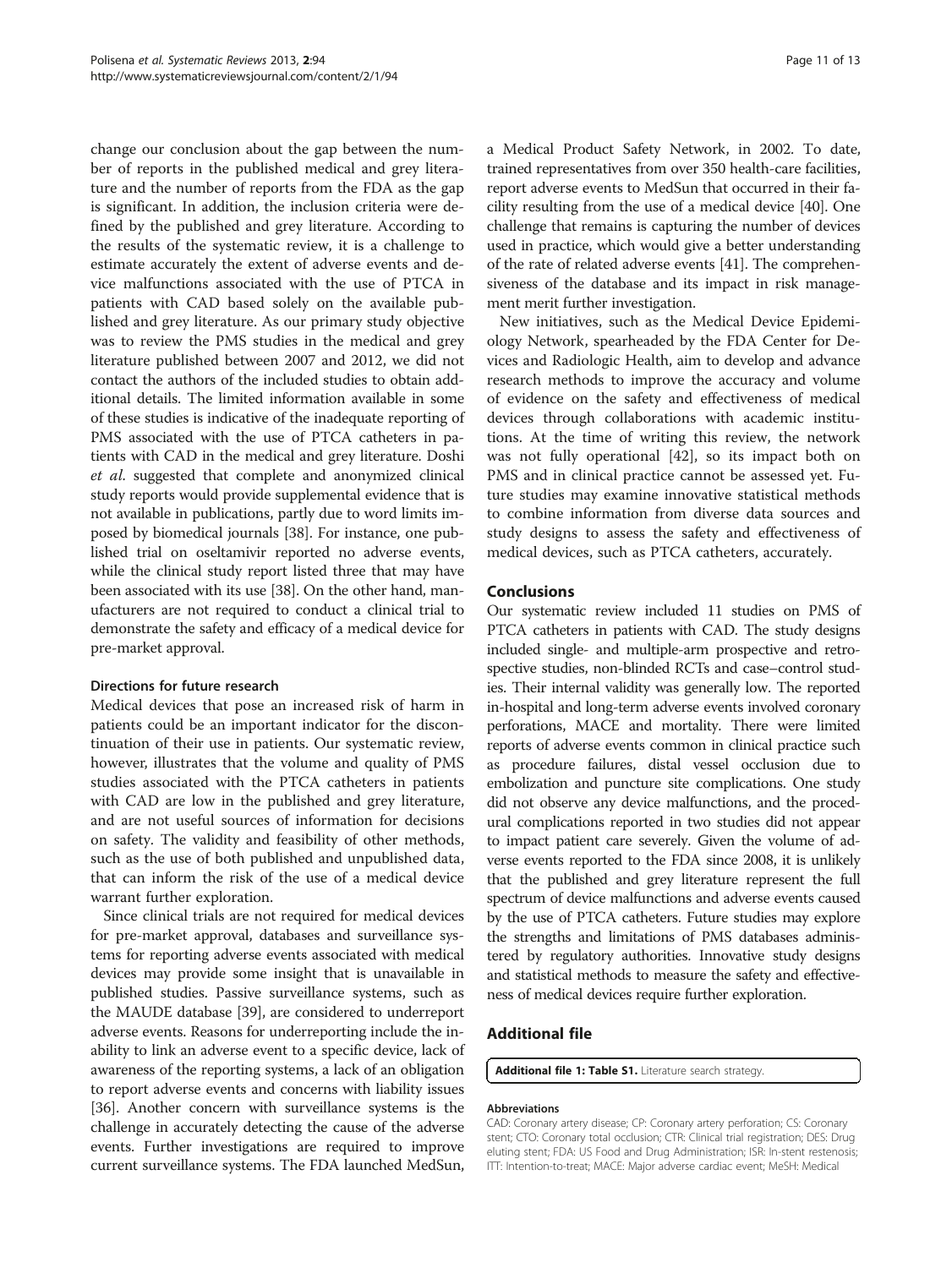<span id="page-11-0"></span>subject headings; MI: Myocardial infarction; NR: Not reported; NSTEMI: Non-ST elevation myocardial infarction; PCI: Percutaneous coronary intervention; PMA: Pre-market approval; PMS: Post-marketing surveillance; POBA: Plain old balloon angioplasty; PRISMA: Preferred reporting items for systematic reviews and meta-analyses; PTCA: Percutaneous transluminal coronary angioplasty; RCT: Randomized clinical trial; TVR: Target vessel revascularization.

#### Competing interests

The authors declare that they have no competing interests.

#### Authors' contributions

JP led the systematic review and preparation of the manuscript. AJF contributed to and reviewed the draft versions of the manuscript. KC participated in the systematic review and reviewed the draft versions of the manuscript. DR developed and ran the literature search and reviewed draft versions the manuscript. All authors read and approved the final manuscript.

#### Acknowledgements

This work has been completed in partial fulfilment of the requirements for Julie Polisena's PhD degree in Epidemiology at the University of Ottawa. Julie Polisena is funded by the University of Ottawa Admission Scholarship.

#### Author details

<sup>1</sup>Canadian Agency for Drugs and Technologies in Health, Ottawa, 600-865 Carling Ave K1S 5S8, Ontario, Canada. <sup>2</sup>Department of Epidemiology and Community Medicine and Epidemiology, University of Ottawa, Ottawa, Ontario, Canada. <sup>3</sup>Clinical Epidemiology Program, Ontario Hospital Research Institute, Ottawa, Ontario, Canada. <sup>4</sup> Performance Management, The Ottawa Hospital, Ottawa, Ontario, Canada. <sup>5</sup>Department of Medicine, Faculty of Medicine, University of Ottawa, Ottawa, Ontario, Canada. <sup>6</sup>Institute for Clinical Evaluative Sciences, Ottawa, Ontario, Canada.

#### Received: 27 March 2013 Accepted: 27 September 2013 Published: 10 October 2013

#### References

- Maisel WH: Medical device regulation: an introduction for the practicing physician. Ann Intern Med 2004, 140:296–302.
- 2. O'Keeffe K: The rise of medtech. MDDI: Med Device Diagn Ind 2011: [\[http://](http://www.mddionline.com/article/rise-medtech) [www.mddionline.com/article/rise-medtech\]](http://www.mddionline.com/article/rise-medtech) (accessed 2 January 2012).
- 3. Feldman MD, Petersen AJ, Karliner LS, Tice JA: Who is responsible for evaluating the safety and effectiveness of medical devices? The role of independent technology assessment. J Gen Intern Med 2008, 23(Suppl 1):57–63.
- 4. Fraser AG, Daubert JC, Van de Werf F, Estes NA 3rd, Smith SC Jr, Krucoff MW, Vardas PE, Komajda M, participants: Clinical evaluation of cardiovascular devices: principles, problems, and proposals for European regulatory reform. Report of a policy conference of the European Society of Cardiology. Eur Heart J 2011, 32:1673–1686.
- 5. Taylor RS, Iglesias CP: Assessing the clinical and cost-effectiveness of medical devices and drugs: are they that different? Value Health 2009, 12:404–406.
- 6. Device approvals and clearances. [[http://www.fda.gov/medicaldevices/](http://www.fda.gov/medicaldevices/productsandmedicalprocedures/deviceapprovalsandclearances/default.htm) [productsandmedicalprocedures/deviceapprovalsandclearances/default.htm](http://www.fda.gov/medicaldevices/productsandmedicalprocedures/deviceapprovalsandclearances/default.htm)] (accessed 4 July 2013).
- 7. Drummond M, Griffin A, Tarricone R: Economic evaluation for devices and drugs – same or different? Value Health 2009, 12:402–404.
- 8. Brown SL, Bright RA, Tavris DR: Medical device epidemiology and surveillance: patient safety is the bottom line. Expert Rev Med Devices 2004, 1:1–2.
- 9. Health Canada: Planning for our future: federal regulatory post-market surveillance strategy – 2007–2012. Ottawa: Health Canada; 2007.
- 10. Torrence ME: Data sources: use in the epidemiologic study of medical devices. Epidemiology 2002, 13(Suppl 3):S10-S14.
- 11. Dhruva SS, Bero LA, Redberg RF: Strength of study evidence examined by the FDA in premarket approval of cardiovascular devices. JAMA 2009, 302:2679–2685.
- 12. Mehran R, Leon MB, Feigal DA, et al: Post-market approval surveillance: a call for a more integrated and comprehensive approach. Circulation 2004, 109:3073–3077.
- 13. Rosamond W, Flegal K, Furie K, Go A, Greenlund K, Haase N, Hailpern SM, Ho M, Howard V, Kissela B, Kittner S, Lloyd-Jones D, McDermott M, Meigs J, Moy C, Nichol G, O'Donnell C, Roger V, Sorlie P, Steinberger J, Thom T, Wilson M, Hong Y, American Heart Association Statistics Committee and Stroke Statistics Subcommittee: Heart disease and stroke statistics – 2008 update: a report from the American Heart Association Statistics Committee and Stroke Statistics Subcommittee. Circulation 2007, 117:e25–e146.
- 14. Stanford Hospital & Clinics: Percutaneous transluminal coronary angioplasty/stent placement. 2012: [\[http://stanfordhospital.org/healthLib/](http://stanfordhospital.org/healthLib/greystone/heartCenter/heartProcedures/percutaneousTransluminalCoronaryAngioplastyStentPlacement.html) [greystone/heartCenter/heartProcedures/percutaneousTransluminalCoronary](http://stanfordhospital.org/healthLib/greystone/heartCenter/heartProcedures/percutaneousTransluminalCoronaryAngioplastyStentPlacement.html) [AngioplastyStentPlacement.html](http://stanfordhospital.org/healthLib/greystone/heartCenter/heartProcedures/percutaneousTransluminalCoronaryAngioplastyStentPlacement.html)] (accessed 31 January 2012).
- 15. Clarimed: Overview of percutaneous transluminal coronary angioplasty catheters. 2012: [\[http://www.clarimed.com/medical-devices-categories/](http://www.clarimed.com/medical-devices-categories/percutaneous-transluminal-coronary-angioplasty-catheters/issues) [percutaneous-transluminal-coronary-angioplasty-catheters/issues\]](http://www.clarimed.com/medical-devices-categories/percutaneous-transluminal-coronary-angioplasty-catheters/issues) (accessed 31 January 2012).
- 16. Hitt E: FDA recalls PTCA scoring balloon catheters. Medscape Med News 2010: [[http://www.medscape.com/viewarticle/728354\]](http://www.medscape.com/viewarticle/728354) (accessed 31 January 2012).
- 17. New FDA rule reclassifies PTCA catheters. Med Prod Outsourcing 2010: [[http://www.mpo-mag.com/news/2010/10/13/new\\_fda\\_rule\\_reclassifies\\_](http://www.mpo-mag.com/news/2010/10/13/new_fda_rule_reclassifies_ptca_catheters) [ptca\\_catheters](http://www.mpo-mag.com/news/2010/10/13/new_fda_rule_reclassifies_ptca_catheters)] (accessed 7 February 2012).
- 18. Grey Matters. [\[http://www.cadth.ca/resources/grey-matters](http://www.cadth.ca/resources/grey-matters)]
- 19. Committee of Experts on Management of Safety and Quality in Health Care (SP-SQS), Expert Group on Safety Medication Practices: Glossary of Terms Related to Patient and Medication Safety. Strasbourg: Council of Europe; 2005.
- 20. Scottish Intercollegiate Guidelines Network: SIGN 50: A Guideline Developer's Handbook. Edinburgh: SIGN; 2011. [\[http://www.sign.ac.uk/pdf/sign50.pdf\]](http://www.sign.ac.uk/pdf/sign50.pdf) (accessed 28 June 2012).
- 21. Werner GS, Schofer J, Sievert H, Kugler C, Reifart NJ: Multicentre experience with the BridgePoint devices to facilitate recanalisation of chronic total coronary occlusions through controlled subintimal re-entry. EuroIntervention 2011, 7:192–200.
- 22. Unverdorben M, Vallbracht C, Cremers B, Heuer H, Hengstenberg C, Maikowski C, Werner GS, Antoni D, Kleber FX, Bocksch W, Leschke M, Ackermann H, Boxberger M, Speck U, Degenhardt R, Scheller B: Paclitaxelcoated balloon catheter versus paclitaxel-coated stent for the treatment of coronary in-stent restenosis. Circulation 2009, 119:2986–2994.
- 23. Braun P: Prospective randomized study of the restenotic process in small coronary arteries using a carbofilm coated stent in comparison with plain old balloon angioplasty: a multicenter study. Cathet Cardiovasc Interv 2007, 70:920–927.
- 24. Völzke H, Henzler J, Menzel D, Robinson DM, Hoffmann W, Vogelgesang D, John U, Motz W, Rettig R: Outcome after coronary artery bypass graft surgery, coronary angioplasty and stenting. Int J Cardiol 2007, 116:46-52.
- 25. Cortese B, Micheli A, Picchi A, Coppolaro A, Bandinelli L, Severi S, Limbruno U: Paclitaxel-coated balloon versus drug-eluting stent during PCI of small coronary vessels, a prospective randomised clinical trial. The PICCOLETO study. Heart 2010, 96:1291–1296.
- 26. Sardella G, Colantonio R, De Luca L, Conti G, Di Roma A, Mancone M, Canali E, Benedetti G, Fedele F: Comparison between balloon angioplasty and additional coronary stent implantation for the treatment of drug-eluting stent restenosis: 18-month clinical outcomes. *J Cardiovasc Med* (Hagerstown) 2009, 10:469–473.
- 27. Shimony A, Zahger D, Van Straten M, Shalev A, Gilutz H, Ilia R, Cafri C: Incidence, risk factors, management and outcomes of coronary artery perforation during percutaneous coronary intervention. Am J Cardiol 2009, 104:1674–1677.
- 28. Chua SK, Lee SH, Shyu KG, Hung HF, Lin SC, Cheng JJ: Incidence, management, and clinical outcomes of procedure-related coronary artery perforation: analysis of 13,888 coronary angioplasty procedures. Acta Cardiologica Sinica 2008, 24:80–85.
- 29. Kandzari DE, Zankar AA, Teirstein PS, Brilakis ES, Banerjee S, Price MJ, Stinis CT, Hudson PA, Dahle TG, Eng M, Brown R, Ferguson A, Addo TA, Popma JJ: Clinical outcomes following predilation with a novel 1.25-mm diameter angioplasty catheter. Catheter Cardiovasc Interv 2011, 77:510–514.
- 30. Saito S: Different strategies of retrograde approach in coronary angioplasty for chronic total occlusion. Catheter Cardiovasc Interv 2008, 71:8–19.
- 31. Al-Lamee R, Ielasi A, Latib A, Godino C, Ferraro M, Mussardo M, Arioli F, Carlino M, Montorfano M, Chieffo A, Colombo A: Incidence, predictors, management, immediate and long-term outcomes following grade III coronary perforation. JACC Cardiovasc Interv 2011, 4:87–95.